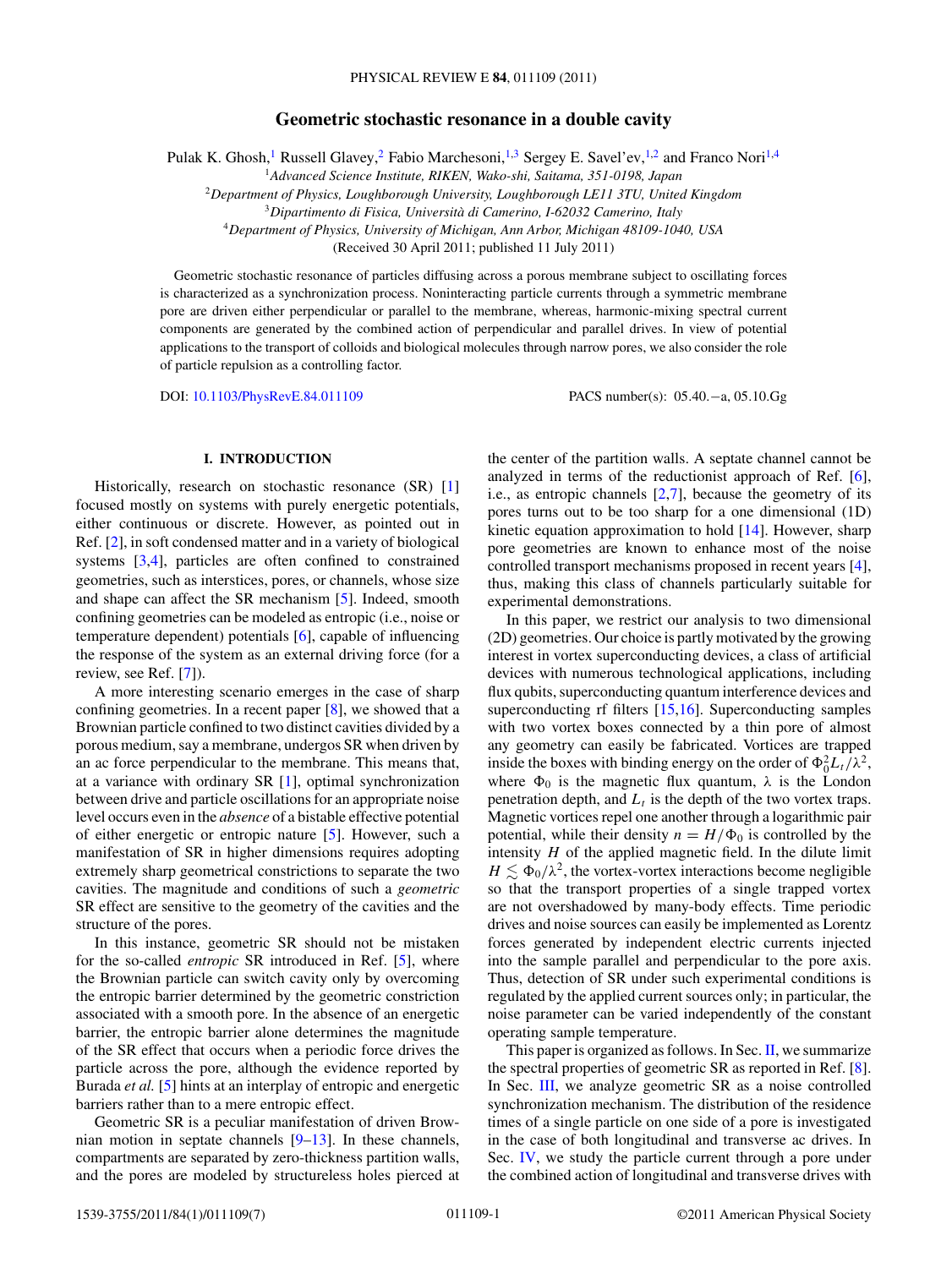<span id="page-1-0"></span>incommensurate frequencies. Harmonic mixing is detected as a consequence of confinement, even in the absence of nonlinear particle interactions. In Sec. [V,](#page-3-0) we explore the role of particle repulsion in controlling geometric SR by varying the particle density and the pair interaction intensity. Finally, in Sec. [VI,](#page-5-0) we add some concluding remarks.

## **II. GEOMETRIC SR**

Let us consider an overdamped Brownian particle freely diffusing in a 2D suspension fluid contained in two symmetric  $x_L \times y_L$  compartments with reflecting walls [\[17\]](#page-6-0) connected by a narrow pore of width  $\Delta$  as illustrated in Fig. 1(a). The overdamped dynamics of the particle is modeled by the Langevin equation,

$$
\frac{d\vec{r}}{dt} = -\vec{A}(t) + \sqrt{D}\vec{\xi}(t),\tag{1}
$$

where  $A = (A_x, A_y)$  are the *x*, *y* components of the driving force and  $\xi(t) = [\xi_x(t), \xi_y(t)]$  are zero-mean white Gaussian noises with autocorrelation functions  $\langle \xi_i(t) \xi_j(t') \rangle = 2\delta_{ij} \delta(t$ *t*<sup> $\prime$ </sup>) with *i*, *j* = *x*, *y*. Equation (1) has been numerically integrated by a Milstein algorithm [\[18\]](#page-6-0). Stochastic averages were obtained as ensemble averages over  $10<sup>6</sup>$  trajectories with random initial conditions; transient effects were estimated and were subtracted.

In the presence of a longitudinal ac drive oriented along the *x* axis  $A_x(t) = A_x \cos(\Omega t)$ , the Brownian trajectories embed a persistent harmonic component  $\overline{x}(D) \cos[\Omega t - \phi(D)]$ , whose amplitude,  $\bar{x}$  is plotted versus *D* in Fig. 1(b). For details about the curves  $\phi(D)$ , not relevant to the discussion below, the reader is referred to the original paper [\[8\]](#page-5-0).

The occurrence of geometric SR is clearly documented in Ref. [\[8\]](#page-5-0). Its main distinctive properties can be summarized as follows:

(i)  $\bar{x}(D)$  peaks for an appropriate noise intensity  $D_{\text{max}}$  with upper bound,

$$
\bar{x}(D_{\max}) \leqslant \frac{4}{\pi} x_L. \tag{2}
$$

A satisfactory estimate of  $D_{\text{max}}$  was obtained by matching the half-drive period with the mean first-exit time from one compartment at  $A_x = 0$ ,  $\tau_{\Lambda}(D)$ , that is,

$$
\tau_{\Delta}(D_{\text{max}}) = \frac{T_{\Omega}}{2} \equiv \frac{\pi}{\Omega}.
$$
 (3)

Note that  $\tau_{\Lambda}(D)$  is inversely proportional to *D* and strongly depends on the pore width  $\Delta$ . In particular, for narrow pores,  $\tau_{\Delta}(D)$  diverges with  $y_L/\Delta$  [\[8\]](#page-5-0), that is, proportional to  $\ln(y_L/\Delta)$  [\[12\]](#page-6-0). Hence,  $D_{\text{max}}$  is proportional to  $\Omega$ .

(ii) SR is restricted to  $A_x > A_c$  or  $\Omega < \Omega_c$  as a consequence of the geometric condition,

$$
\frac{A_x}{\Omega} \geqslant \frac{4}{\pi} x_L,\tag{4}
$$

requiring that, in the absence of noise, the ac driven particle should hit the compartment walls twice per forcing period. This is an important difference with respect to ordinary SR [\[1\]](#page-5-0), where there exist no such onset thresholds in the drive parameters space.



FIG. 1. (Color online) (a) Brownian particle confined to a 2D box divided in two compartments by a partition with an opening of width  $\Delta$  at the center. (b) Geometric stochastic resonance.  $\bar{x}(D)$ versus *D* for different values of  $\Omega$  at  $A_x = 0.045$  (main panel) and  $A_x$ at  $\Omega = 0.01$  (inset). Other parameters are as follows:  $x_L = y_L = 1$ and  $\Delta = 0.1$ . In the inset, we also report our predictions for the SR peak position  $D_{\text{max}}$  (vertical arrows) and height  $\bar{x}(D_{\text{max}})$  (top line). In both plots, the dashed line represents the decay law  $\overline{x}(D \to \infty)$  (see Sec. II).

(iii)  $\bar{x}(D)$  obeys the approximate SR curve,

$$
\bar{x}(D) = \frac{\bar{x}_0(D)}{\sqrt{1 + [\Omega \tau_\Delta(D)]^2}},\tag{5}
$$

where

$$
\bar{x}_0(D) = \frac{A_x x_L/D}{\tanh\left(A_x x_L/D\right)} - 1\tag{6}
$$

is the amplitude of the  $\langle x(t) \rangle$  oscillations in the adiabatic limit  $Ω → 0$ . As a consequence, for large noise,  $\bar{x}(D) \propto 1/D$ .

The properties listed above follow from simple geometrical considerations. Equation (3) is the *geometric counterpart of the standard SR condition* [\[1\]](#page-5-0), where, in the absence of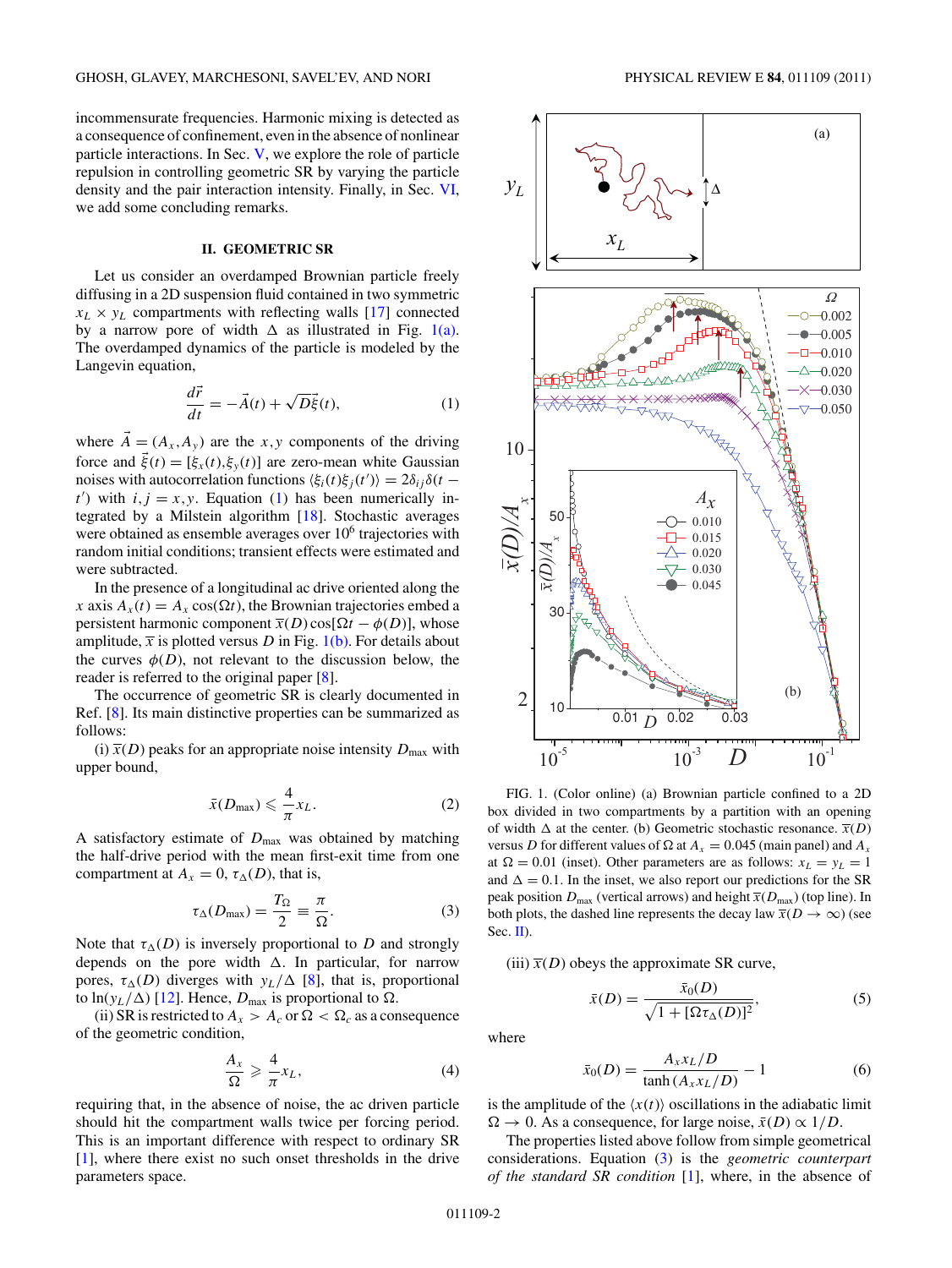<span id="page-2-0"></span>an energetic barrier, the Arrhenius time is replaced by an appropriate diffusion time across the pore (see also Ref. [\[19\]](#page-6-0)). As is apparent in Eq. [\(6\)](#page-1-0), for weak noise and low drive frequencies,  $A_x(t)$  presses the particle against the walls of the container opposite the dividing wall, and, as a result, the average particle displacement  $\langle x(t) \rangle$  approaches a square wave form with amplitude  $x_L$ . Then, the amplitude of the Fourier component of  $\langle x(t) \rangle$  with angular frequency  $\Omega$  is  $4x_L/\pi$ . This remark explains the inequalities in Eqs. [\(2\)](#page-1-0) and [\(4\)](#page-1-0), where  $A_x/W$  is the driven oscillation amplitude of an unconstrained Brownian particle. The upper bound of Eq. [\(2\)](#page-1-0) holds for vanishingly low  $\Omega$ , see Fig. [1\(b\).](#page-1-0) For stronger noise but still low drive frequencies,  $\bar{x}_0(D)$  tends to  $A_x \tau_x$ , where  $\tau_x = x_L^2/3D$  is the longitudinal diffusion time across a cavity compartment. The pore effectively suppresses the particle oscillations with damping constant  $\tau_{\Delta}(D)^{-1}$  only at relatively high drive frequencies as apparent from Eq. [\(5\)](#page-1-0). The consistency of these analytical results with the simulations is quite satisfactory as shown in Ref. [\[8\]](#page-5-0).

## **III. SYNCHRONIZATION MECHANISMS**

As summarized in Sec. [II,](#page-1-0) the evidence for geometric SR reported in Ref. [\[8\]](#page-5-0) focuses on the *D* dependence of the harmonic component of  $\langle x(t) \rangle$  with driving frequency  $\Omega$ . This spectral characterization of geometric SR will be discussed further in Sec. [IV.](#page-3-0)

An alternative, and perhaps deeper, insight into the underlying resonance mechanism can be gained by considering the so-called synchronization characterization of SR [\[20\]](#page-6-0). In this approach, one looks at the residence times *T* of the Brownian particle in either cavity—which one is irrelevant due to the mirror symmetry of the process with respect to the cavity divide. Their distribution densities  $N(T)$  exhibit a prominent peak structure and, more remarkably, a resonating *D* and *T* dependence.

#### **A. Longitudinal drive**

Let us consider first the case of longitudinal drives  $A_y = 0$ . In Fig. 2(a), we plotted  $N(T)$  for different values of  $\Omega$  at constant *D*. Immediately, it is apparent that the  $N(T)$  peaks are centered around

$$
T_n = \left(n - \frac{1}{2}\right) T_{\Omega}, \qquad n = 1, 2, 3, \dots,
$$
 (7)

due to the fact that the left-to-right pore crossings are most likely to occur when the longitudinal ac force  $A_x(t)$  points to the right and vice versa. Such a synchronization mechanism has been discussed at length in the SR literature [\[1\]](#page-5-0). A detailed numerical analysis [shown in Fig.  $2(a)$  for  $n = 1$ ] proves that the height of (or, more precisely, the area enclosed under) the *n*th distribution peak increases with  $\Omega$  up to an optimal value  $\Omega = \Omega_n$  and then decreases for higher  $\Omega$ . Note that  $\Omega_n$  is determined by the optimal synchronization condition [\[20\]](#page-6-0)

$$
\left(n - \frac{1}{2}\right) T_{\Omega} = \tau_{\Delta}(D), \qquad n = 1, 2, 3, ....
$$
 (8)

Note that, for  $n = 1$ , this equality coincides with the spectral SR condition in Eq. [\(3\)](#page-1-0). This proves that the first peak (but



FIG. 2. (Color online) Synchronization mechanism. Distribution density of the residence times for different periods  $T_{\Omega} = 2\pi/\Omega$ (in the legends) of the (a) longitudinal drive with  $A_x = 0.05$  and (b) transverse drive with  $A_y = 0.5$ . The cavity dimensions are as in Fig. [1,](#page-1-0) and  $D = 0.015$ . Inset in (a), height of the first peak  $n = 1$ versus  $\Omega$ . The vertical arrow denotes the resonant  $\Omega$  value predicted in Eq. (8) with  $\tau_{\Delta}$  given in Ref. [\[12\]](#page-6-0).

this conclusion actually applies to all them!) can be enhanced to a maximum by acting either upon  $T_{\Omega}$  or upon  $\tau_{\Delta}$ . Hence, geometric SR is also a *bona fide* resonance [\[20\]](#page-6-0).

#### **B. Transverse drive**

We now consider the case of transverse drives  $A_x = 0$ . Clearly, a drive parallel to the compartment wall of the cavity in Fig.  $1(a)$  cannot break the mirror symmetry of the system in the *x* direction. However, it impacts the diffusion process through the pore, in that it presses the Brownian particle periodically against the horizontal walls, twice a period. Pressed against the top and the bottom walls of the cavity, symmetrically placed with respect to the pore, the particle is less likely to escape the side of the cavity it is trapped in; it is more likely to do so as  $A_y(t)$  reverses sign, twice a period. Therefore, one expects  $N(T)$  to develop a denser peak structure with

$$
T_n = \frac{n}{2} T_{\Omega}, \qquad n = 1, 2, 3, \dots,
$$
 (9)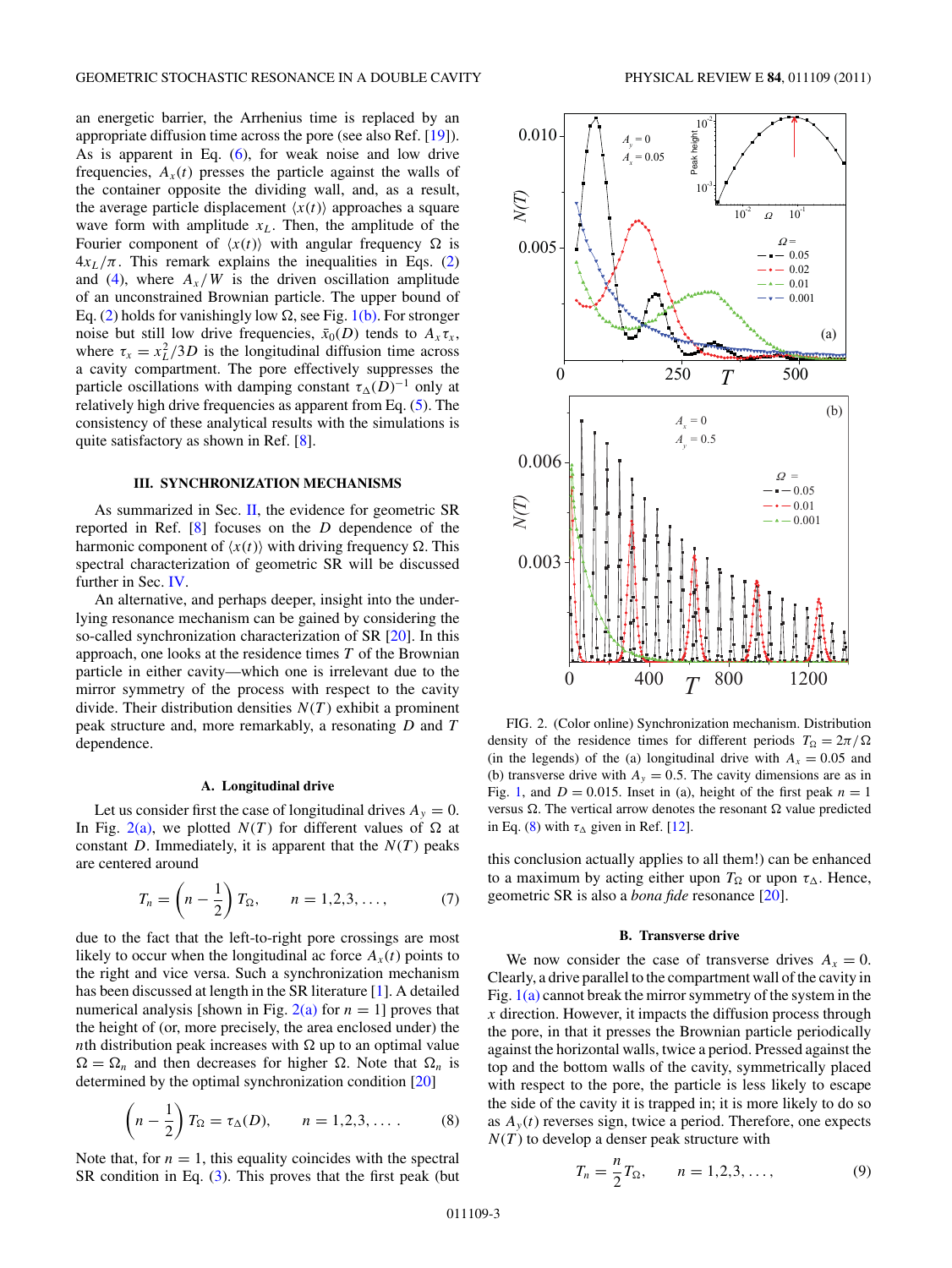<span id="page-3-0"></span>as shown in Fig.  $2(b)$ . Analogous to the situation in Fig.  $2(a)$ , the distribution peaks become sharpest for an optimal value of  $\Omega$ . An explicit numerical analysis (not shown) confirms that such an optimal synchronization also occurs under the resonance condition of Eq. [\(8\)](#page-2-0), but with the difference that now  $\tau_{\Delta}(D)$  stays for the transverse diffusion time  $\tau_y =$  $y_L^2/3D$ . Although the right and left flows through the pore are modulated in time, we stress that, in the presence of a transverse drive  $A_y(t)$ , no geometric SR can occur because of the persistent mirror symmetry of the longitudinal motion.

## **IV. HARMONIC MIXING**

The spectral characterization of geometric SR, as outlined in Sec. [II,](#page-1-0) can provide us with more insight into the resonant transport mechanisms at work in a partitioned cavity. The analysis of Ref. [\[8\]](#page-5-0) is equivalent to taking the power spectral density (PSD) of  $x(t)$ ,  $S(\omega)$ , and evaluating the  $\delta$ -like spike  $(\pi/2)\bar{x}^2(D)\delta(\omega-\Omega)$ , corresponding to the harmonic component of  $\langle x(t) \rangle$  with frequency  $\Omega$ . As clearly shown in Fig.  $3(a)$ ,  $S(\omega)$  develops a series of spectral spikes at

$$
\omega_n = (2n - 1)\Omega, \qquad n = 1, 2, 3, \dots \tag{10}
$$

As well known from the SR literature [\[1\]](#page-5-0), the even harmonics of the driving frequency are absent as a consequence of the  $x \rightarrow -x$  symmetry of the 2D Langevin equation [\(1\)](#page-1-0). On the other hand, as anticipated in the final paragraph of Sec. [III,](#page-2-0) SR cannot be induced by transverse drives. As expected, the



FIG. 3. (Color online) Harmonic mixing in a cavity. Spectral density of the coordinate  $x(t)$  for two different noise intensities *D* and (a) either a longitudinal or a transverse drive (see legend), (b) a combination of longitudinal and transverse drives. The drive parameters are  $A_x = 0.05$ ,  $A_y = 0.5$ ,  $\Omega_x = 0.01$ , and  $\Omega_y = \Omega_x / \sqrt{2}$ . The harmonic mixing resonances are indicated by down-pointing vertical arrows with relevant indices (*m,n*).

PSD for  $A_x = 0$  and  $A_y \neq 0$ , displayed in Fig. 3(a), exhibits no resonance spike.

More interesting is the situation of Fig.  $3(b)$ , where the Brownian particle is subjected to drives in both directions. The intrinsic nonlinearity of the longitudinal and transverse flows discussed in Secs. [III](#page-2-0) A and III B makes a mixing between them possible, a phenomenon called harmonic mixing (HM).

As discussed in Ref. [\[21\]](#page-6-0), key ingredients for HM in a 1D nonlinear system are as follows: (i) nonlinearity of the driven process, (ii) combination of at least two harmonic drives with angular frequencies  $\Omega_1$  and  $\Omega_2$ , and (iii) commensuration of the driving frequencies, that is,  $\Omega_1/\Omega_2 = p/q$  with *p* and *q* as relative prime numbers. Under such conditions, the system response to the external drives develops a hierarchy of harmonics at

$$
\omega_{m,n} = m\Omega_1 + n\Omega_2, \qquad m,n = 0, \pm 1, \pm 2, \dots. \tag{11}
$$

Dynamical symmetries peculiar to the system can lead to the suppressions of subsets of the harmonics  $\omega_{m,n}$ .

The system investigated in this section, however, is 2D, which means that HM can occur for any ratio of the driving frequencies. In our simulations, we employed orthogonal harmonic drives  $A_x(t)$  and  $A_y(t)$  with incommensurate frequencies  $\Omega_x$  and  $\Omega_y$ . We know from Sec. [III](#page-2-0) that the longitudinal flows driven by the transverse force alone can only resonate at the *even* harmonics of  $\Omega_{v}$ , namely, for  $\omega = 2n\Omega_{v}$ ,  $n = 1, 2, 3, \ldots$ . This is an effect of the mirror symmetry of the cavity with respect to the horizontal axis passing through the center of the pore. Moreover, as mentioned above, the mirror symmetry of the cavity with respect to its compartment wall restricts the periodic components of  $\langle x(t) \rangle$  to the *odd* harmonics of  $A_x(t)$ , i.e.,  $\omega = (2n - 1)\Omega_x$ ,  $n = 1, 2, 3, \ldots$ .

In conclusion, the HM spectrum of the longitudinal flow through the cavity pore is expected to be

$$
\omega_{m,n} = m\Omega_x + 2n\Omega_y, \tag{12}
$$

with  $m = \pm 1, \pm 3, \pm 5, \ldots$  (odd) and  $n = 0, \pm 1, \pm 2, \ldots$ with no commensuration condition on the ratio  $\Omega_{x}/\Omega_{y}$ . Our prediction is corroborated by the PSD curves plotted in Fig. 3(b).  $\Omega_x/\Omega_y$  is an irrational number, and still, all detectable spectral peaks could be identified by a pair of indices  $(m, n)$  according to Eq.  $(12)$ .

The practical implications of the HM of longitudinal and transverse drives is that, while the time modulation introduced by the harmonic signal  $A_y(t)$  alone cannot be picked up by the longitudinal current across a pore, adding a small longitudinal signal makes  $A_y(t)$  detectable through the very same observable. We also stress that mixing spikes with  $n,m \neq 0$  is not necessarily small with respect to the harmonics of the longitudinal signal  $n = 0$ . In fact, all PSD spikes  $S(\omega_{m,n})$  manifest a SR dependence of their own on the noise intensity. For instance, in Fig. [4,](#page-4-0) for an appropriate *D* range, the HM harmonics (−1*,*1) overshoots the fundamental component (1*,*0).

### **V. PARTICLE INTERACTION**

To further explore the effects of the confining geometry on the pore crossing mechanism, we now consider the role of particle interaction. We assume that *N* Brownian particles are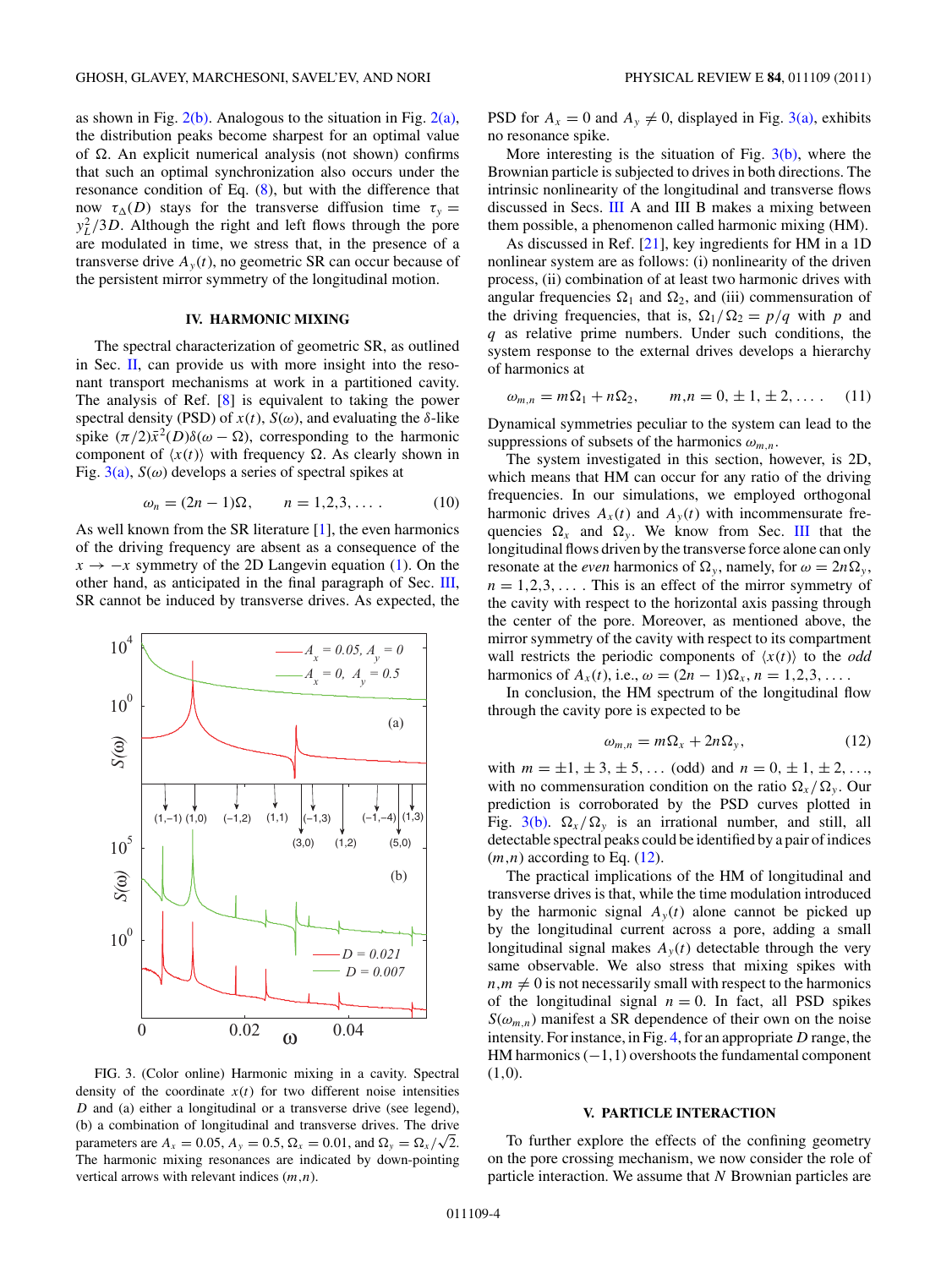<span id="page-4-0"></span>

FIG. 4. (Color online) Resonant behavior of the two lowest order harmonic mixing components (1,0), (−1*,*1). For the sake of comparison,  $S(\omega_{1,0})$  is shown also for  $(A_x, A_y) = (0.005,0)$ (geometric SR). Here, all simulation parameters are as in Fig. [3\(b\).](#page-3-0)

randomly distributed between the two cavities of the system and repel one another through the standard vortex-vortex potential [\[16\]](#page-6-0),

$$
f_{i,j} = \frac{\alpha}{|\vec{r}_i - \vec{r}_j|},\tag{13}
$$

where  $i, j = 1, 2, \ldots, N$  and  $i \neq j$ . The situation modeled here is recurrent in biological physics  $[3,6–10]$ , where constrained geometries often accommodate controllable concentrations of suspended particles. The exact form of  $f_{i,j}$  is not relevant to the present discussion [\[22\]](#page-6-0). Here, we address the dependence of the geometric SR on the parameters *N* (concentration) and *α* (coupling) of a system of interacting particles.

Let us consider the geometry SR setup of Sec. [II](#page-1-0) with a longitudinal harmonic drive  $A_x(t)$  of fixed angular frequency  $\Omega_x$ . To account for interactions, we compute  $\overline{x}(D)$  numerically as  $\overline{x}(D) = \sqrt{\overline{x}_C^2 + \overline{x}_S^2}$ , where

$$
\overline{x}_C(D) = \frac{1}{Nt_{\text{max}}} \sum_i \int_0^{t_{\text{max}}} x_i(t) \cos(\Omega_x t) dt, \qquad (14)
$$

and

$$
\overline{x}_{S}(D) = \frac{1}{N t_{\text{max}}} \sum_{i} \int_{0}^{t_{\text{max}}} x_{i}(t) \sin(\Omega_{x} t) dt, \qquad (15)
$$

integrations are performed over the time interval (0*,t*max) and summations are taken over all particles. This procedure is equivalent to determining the amplitude of the  $\Omega_x$  component of the ensemble mean trajectory.

In Fig. 5, we plot the curves  $\bar{x}(D)$  for low  $\alpha$  in panel (a) and large  $\alpha$  in panel (b), increasing particle concentrations. For low *α*, increasing *N* amounts to reducing the effective cavity volume accessible to the Brownian particles. Moreover, when the particle coupling is relatively weak, their interactions only exert a mean field effect on the pore crossing process. As a consequence, one expects that, in the regime of low couplings,



FIG. 5. (Color online) Geometric SR for interacting particles.  $\bar{x}(D)$  versus *D* for the double cavity shown in Fig. [1](#page-1-0) for *N* identical particles repelling via the pair force of Eq. (13) with  $\alpha = 1$  (a) and 6 (b). The drive parameters are  $A_x = 1$ ,  $A_y = 0$ , and  $\Omega_x = 0.01$ .

the SR noise intensity  $D_{\text{max}}$  in Eq. [\(3\)](#page-1-0) weakly depends on *N*, whereas, the height of the SR peak, Eq. [\(2\)](#page-1-0), diminishes with raising *N*. This description interprets the results of Fig.  $5(a)$ qualitatively well. An exception is represented by the curve with  $N = 1$ , which lies under the curve with  $N = 2$  and peaks at higher *D*. All the remaining curves are centered around the same *D*max, their maxima slowly decreasing for increasing *N* with  $N > 2$ . As a matter of fact, when passing from  $N = 1$ to  $N = 2$ , pair repulsion clearly makes pore crossing more effective than for a single particle. However, as argued above, this effect becomes negligible when adding one particle at larger *N*.

For large  $\alpha$ , as shown in Fig. 5(b), the pair repulsion can grow so strong that pair crossings become unlikely. Cavity switching can only be achieved by pumping more noise into the system, which means that the SR peaks must shift to higher *D*max for larger concentrations. Of course, for very large *N*, the harmonic component of  $\langle x(t) \rangle$  is suppressed independent of the value of *α*.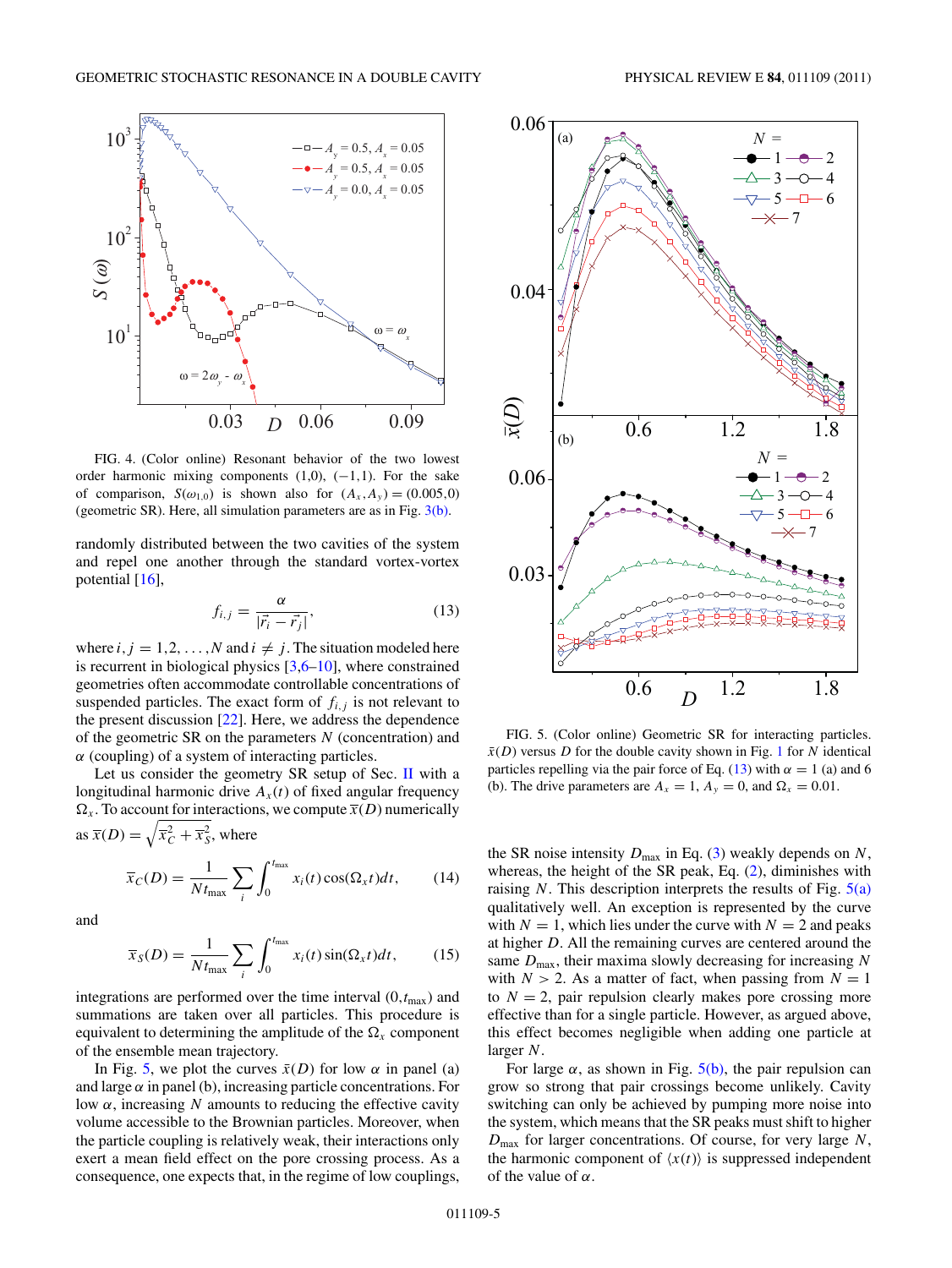<span id="page-5-0"></span>

FIG. 6. (Color online)  $\bar{x}(D)$  versus  $\alpha$  for the same setup as in Fig. [5](#page-4-0) with *N* and *D* fixed (see legend). The parameter  $\alpha$  is the strength of the particle-particle interaction.  $\bar{x}(D)$  shows a peak for relatively small values of  $\alpha$  and slowly decreases for larger values of *α*.

The  $\alpha$  dependence of the driven flow across the pore is further illustrated in Fig. 6 for  $N = 2$  and  $N = 3$ . The curves for low noise, say  $D < D<sub>max</sub>$  for  $\alpha = 0$ , are particularly suggestive. The noise is so small that, in the absence of interactions, pore crossing happens with a time constant substantially larger than a half-drive period, see Eq. [\(3\)](#page-1-0). When switching on the interaction, the accessible free volume per particle shrinks, which facilitates the escape of single particles through the pore. This explains the rising branch of the curves  $\bar{x}$  versus  $\alpha$ . As the coupling  $\alpha$  grows stronger, particle repulsion becomes global with the consequence that particles tend to move in deformable clusters (plastic flow [\[23\]](#page-6-0)); at exceedingly large  $\alpha$ , cavity switching stops, and  $\bar{x}$ decays to zero. According to the above argument, the resonant

dependence of  $\bar{x}$  on  $\alpha$  is less appreciable for higher noise levels.

## **VI. CONCLUSIONS**

We have shown how particles, suspended in a partitioned cavity, can diffuse across a pore or a hole in the dividing wall, subjected to the combined action of thermal fluctuations and period drives. The particle flow across the pore is time modulated at the drives' frequencies with amplitudes that can be optimized by controlling the temperature of the system. This is a geometric effect where the resonance condition depends on the shape of the cavity and on the interactions among the particles it contains.

The mechanism discussed in this paper clearly does not depend on the dimensionality of the cavity (experiments, e.g., on colloidal systems, can more easily be carried out in three dimensional geometries) but can be affected by other competing effects: (i) Pore structure: For a finite-size particle, say, a translocating molecule, the actual crossing time varies with the wall structure inside the pore and in the vicinity of its opening  $[3]$ ; (ii) microfluidic effects: The flow of the electrolytic suspension fluid across the pore generates inhomogeneous velocity and electrical fields, which act on drift and the orientation of the driven particles [7]. System-specific effects (i) and (ii) can, in principle, be incorporated in our model by adding appropriate potential terms to the Langevin equation [\(1\)](#page-1-0).

#### **ACKNOWLEDGMENTS**

We thank the RIKEN RICC for providing computing resources. F.N. acknowledges partial support from the Laboratory of Physical Sciences, National Security Agency, Army Research Office DARPA, Air Force Office of Scientific Research, National Science Foundation Grant No. 0726909, JSPS-RFBR Contract No. 09-02-92114, Grant-in-Aid for Scientific Research (S), MEXT Kakenhi on Quantum Cybernetics, and the Funding Program for Innovative Research and Development on Science and Technology (FIRST). F.M. acknowledges partial support from the Seventh Framework Programme of the European Commission under Grant Agreement No. 256959, Project NANOPOWER.

- [1] L. Gammaitoni, P. Hänggi, P. Jung, and F. Marchesoni, [Rev.](http://dx.doi.org/10.1103/RevModPhys.70.223) Mod. Phys. **70**[, 223 \(1998\);](http://dx.doi.org/10.1103/RevModPhys.70.223) for an update, see L. Gammaitoni, P. Hänggi, P. Jung, and F. Marchesoni, Special issue on *Stochastic Resonance*, [Eur. Phys. J. B](http://dx.doi.org/10.1140/epjb/e2009-00163-x) **69**, 1 (2009) and [references therein.](http://dx.doi.org/10.1140/epjb/e2009-00163-x)
- [2] D. Reguera, G. Schmid, P. S. Burada, J. M. Rubí, P. Reimann, and P. Hänggi, *Phys. Rev. Lett.* **96**[, 130603 \(2006\).](http://dx.doi.org/10.1103/PhysRevLett.96.130603)
- [3] B. Hille, *Ion Channels of Excitable Membranes* (Sinauer, Sunderland, 2001); J. Kärger and D. M. Ruthven, *Diffusion in Zeolites and Other Microporous Solids* (Wiley, New York, 1992);
- [4] P. Hänggi and F. Marchesoni, [Rev. Mod. Phys.](http://dx.doi.org/10.1103/RevModPhys.81.387) **81**, 387 (2009); P. Hänggi, F. Marchesoni, and F. Nori, *Ann. Phys.* **14**[, 51 \(2005\).](http://dx.doi.org/10.1002/andp.200410121)
- [5] P. S. Burada, G. Schmid, D. Reguera, M. H. Vainstein, J. M. Rubí, and P. Hänggi, *Phys. Rev. Lett.* **101**[, 130602 \(2008\).](http://dx.doi.org/10.1103/PhysRevLett.101.130602)
- [6] R. Zwanzig, [J. Phys. Chem.](http://dx.doi.org/10.1021/j100189a004) **96**, 3926 (1992); D. Reguera and J. M. Rubí, *Phys. Rev. E* 64[, 061106 \(2001\);](http://dx.doi.org/10.1103/PhysRevE.64.061106) P. Kalinay and J. K. Percus, *ibid.* **74**[, 041203 \(2006\).](http://dx.doi.org/10.1103/PhysRevE.74.041203)
- [7] P. S. Burada, P. Hänggi, F. Marchesoni, G. Schmid, and P. Talkner, [ChemPhysChem](http://dx.doi.org/10.1002/cphc.200800526) **10**, 45 (2009).
- [8] P. K. Ghosh, F. Marchesoni, S. E. Savel'ev, and F. Nori, [Phys.](http://dx.doi.org/10.1103/PhysRevLett.104.020601) Rev. Lett. **104**[, 020601 \(2010\).](http://dx.doi.org/10.1103/PhysRevLett.104.020601)
- [9] Y. A. Makhnovskii, A. M. Berezhkovskii, and V. Y. Zitserman, J. Chem. Phys. **131**[, 104705 \(2009\).](http://dx.doi.org/10.1063/1.3224954)
- [10] A. M. Berezhkovskii, L. Dagdug, Y. A. Makhnovskii, and V. Y. Zitserman, J. Chem. Phys. **132**[, 221104 \(2010\).](http://dx.doi.org/10.1063/1.3451115)